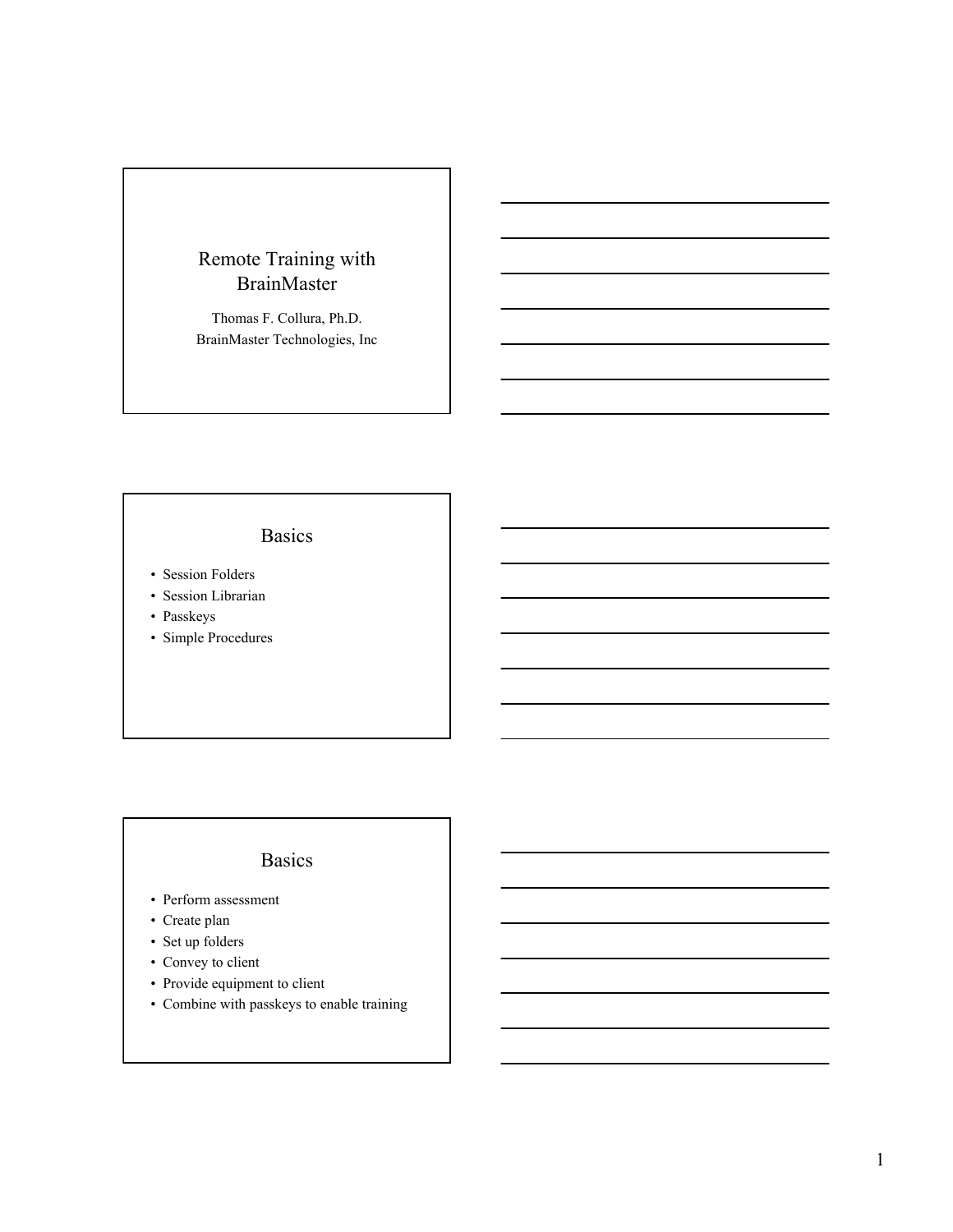#### Session Folder

- Contains settings, # of sessions, duration of sessions, etc. etc.
- Contains results, summaries, statistics, etc.
- Passed back & forth between clinician and client

## Session Librarian

- Use any time, any place
- "zip" up complete folder(s)
- Save on floppy disk or hard disk
- Email, ftp, SST, etc
- Folder is always complete

## Passkeys

- Authorize the use of clinical sessions
- Provided to clinician by equipment provider
- Administered to client by clinician
- Ensure folders are not misused, copied, passed around, etc.